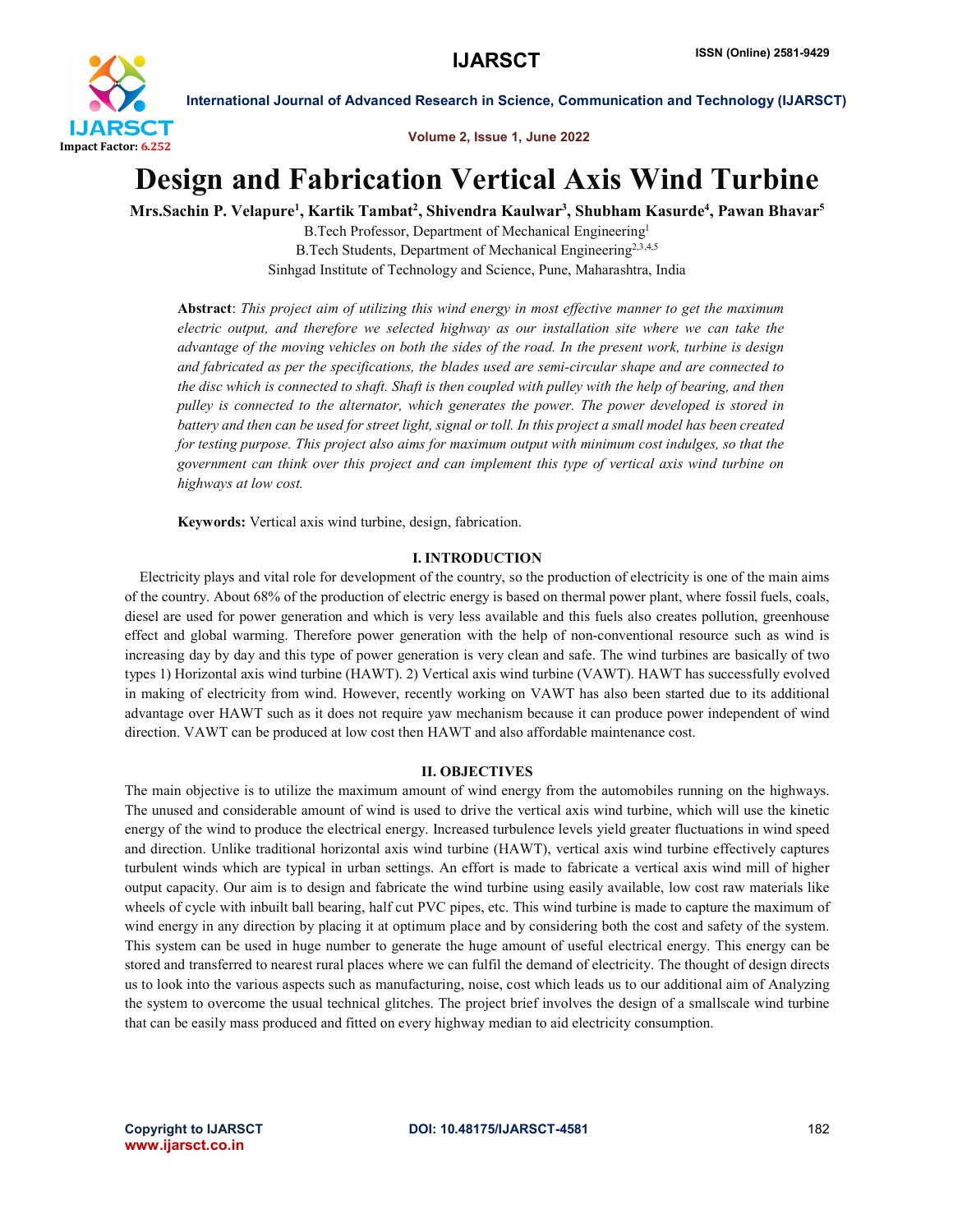

### Volume 2, Issue 1, June 2022

# III. USED MATERIALS

| Sr. No. | <b>Components</b>    | <b>Material</b>  |
|---------|----------------------|------------------|
|         | <b>Blades</b>        | <b>MS CRC</b>    |
| 2       | <b>Shaft</b>         | <b>MS Bright</b> |
| 3       | <b>Bearings</b>      | <b>UCM 204</b>   |
|         | Frame                | <b>MS</b> Angle  |
| 5       | <b>Blade Support</b> | <b>MS</b> Flat   |

### IV. COMPONENTS

This work requires lots of parameter to be taken into account, like the speed of the wind impacting on the blades when turbine get start rotating. Turbine required an open area preferably high mounting area available on rooftop. For the support, body design is done in that way so it can absorb maximum vibration which produced by turbine.

### Bearing Design

A bearing is a machine element that constrains relative motion to only the desired motion, and reduces friction between moving parts. The design of the bearing may, for example, provide for free linear movement of the moving part or for free rotation around a fixed axis; or, it may prevent a motion by controlling the vectors of normal forces that bear on the moving parts. Many bearings also facilitate the desired motion as much as possible, such as by minimizing friction. Bearings are classified broadly according to the type of operation, the motions allowed, or to the directions of the loads (forces) applied to the parts.



### B.Blade

A wind turbine is a device that converts the wind's kinetic energy into electrical energy.

The blade is designed in semi-circular shape so as one blade passes another blade comes in the position of first. 8 blades are used so as to use of maximum utilization of wind from air and moving vehicle. The material used for the is (AL) The material has "22grades"thickness

# C. Frame Design

Main role of frame in turbine is to support the turbine. We want to make economical model so we used material like mild steel. Which is also used for making street light poles. This material can also absorb vibration better than other material. We coloured so duration of material is increase.

### D. Gearbox

A gearbox in a wind turbine is mainly used to enhance the rotating speed from a low sped shaft to a high-speed shaft connecting through an electrical generator. Gears within the gearbox of a wind turbine are subjected to severe cyclic loading because of uneven wind loads that are stochastic within the environment.

## E. Shaft

A shaft is a rotating machine element, usually circular in cross section, which is used to transmit power from one part to another, or from a machine which produces power to a machine which absorbs power.[1] The various members such as pulleys and gears are mounted on it.

www.ijarsct.co.in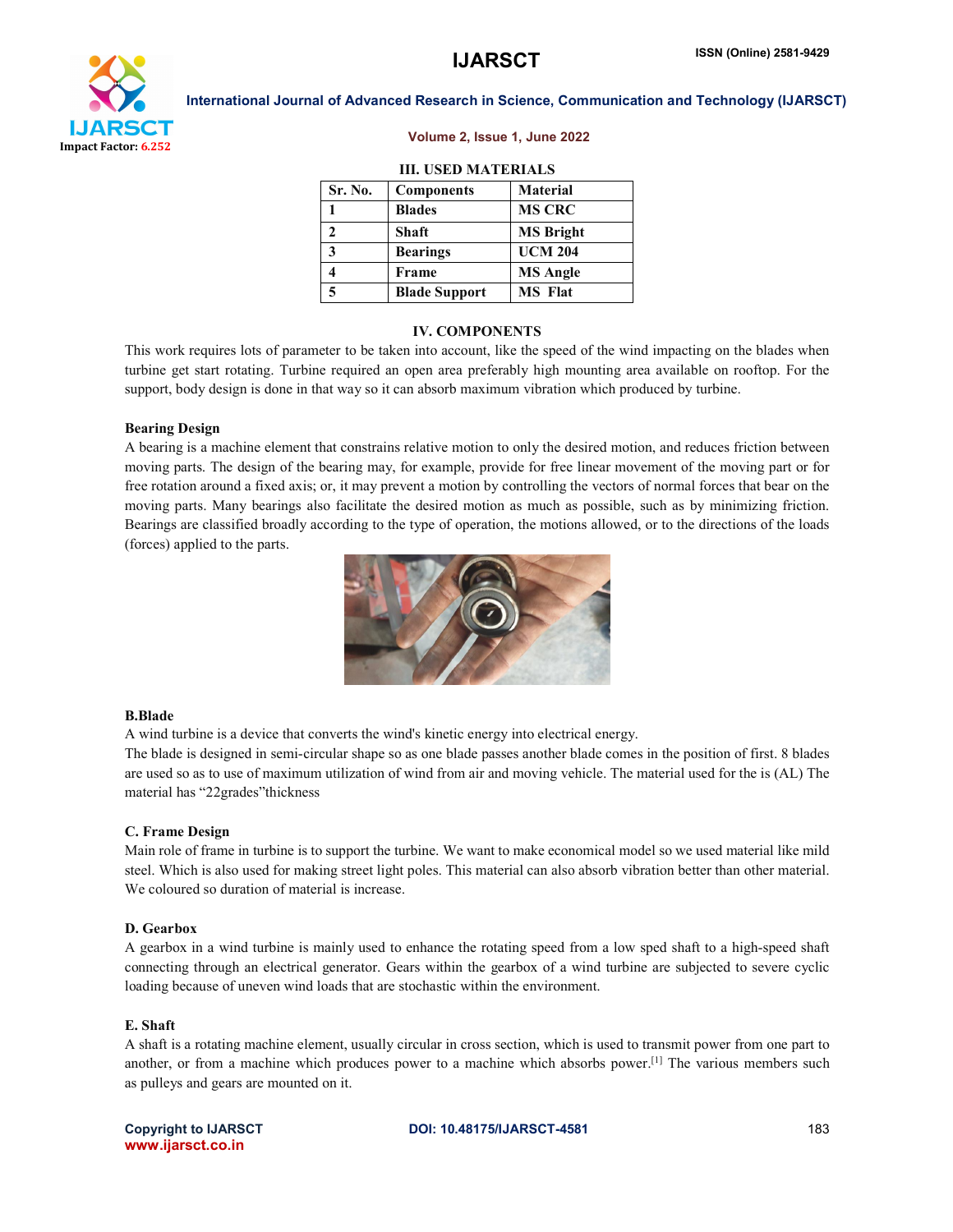

# Volume 2, Issue 1, June 2022

A drive shaft, driveshaft, driving shaft, propeller shaft (prop shaft) is a mechanical component for transmitting torque and rotation, usually used to connect other components of a drive train that cannot be connected directly because of distance or the need to allow for relative movement between them.

# V. VARIOUS OPERATIONS INVOLVED IN FABRICATION PROCESS

- Welding
- Cutting
- Rolling
- Drilling
- Turning
- Mig-Welding

# VI. CAD MODEL



Side View of Assembly

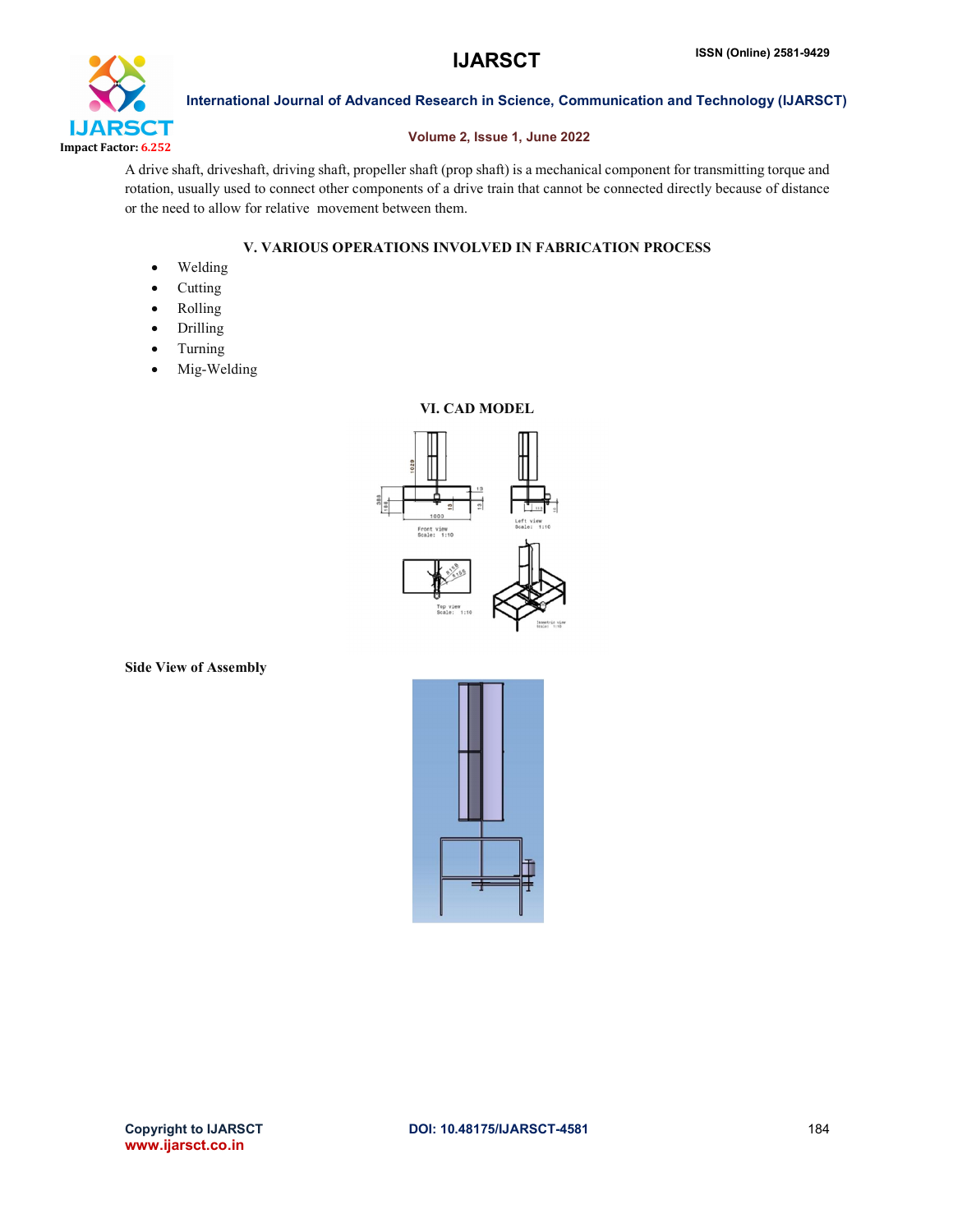

# Volume 2, Issue 1, June 2022

Full Assembly



# VII. CALCULATIONS

The wind mill works on principle of converting kinetic energy of the wind in to mechanical energy. The k.E. of any particle is equal to the one half of its mass times the square of its velocity, or  $\frac{1}{2}$  mv2. K.E. =½ mv2. ………………….. (1)  $K.E =$  kinetic energy  $m =$  mass  $v =$  velocity, M is equal to Volume multiplied by its density  $\rho$  of air, Mass = ρ AV …………………. (2) Substituting eqn (2) in eqn (1) We had got, K  $E = \frac{1}{2} \rho A V3$  watts  $p =$  density of air (1.225 kg/m3)  $A = 1 * b$  (Sq.m)  $D =$  diameter of the blade  $A = l * b$  $A = 0.3$  Sq. Available wind power Pa =  $(\frac{1}{2} \rho \pi D2 V3)/4$  $P = 1/8$  ρ π D2 V3

# TRAIL 1

FOR VELOCITY 4.5m/s Pa =  $(\frac{1}{2} \rho \pi D2 V3)/4$ Pa =  $(\frac{1}{2} * 1.225 * \pi * 0.4 * 0.4 * 4.53)/4$  $Pa = 7.1$  watt

# TRAIL 2

FOR VELOCITY 5.5m/s Pa =  $(\frac{1}{2} \rho \pi D2 V3)/4$ Pa =  $(\frac{1}{2} * 1.225 * \pi * 0.4 * 0.4 * 5.53)/4$  $Pa = 15.1$ watt

Copyright to IJARSCT **DOI: 10.48175/IJARSCT-4581** 185 www.ijarsct.co.in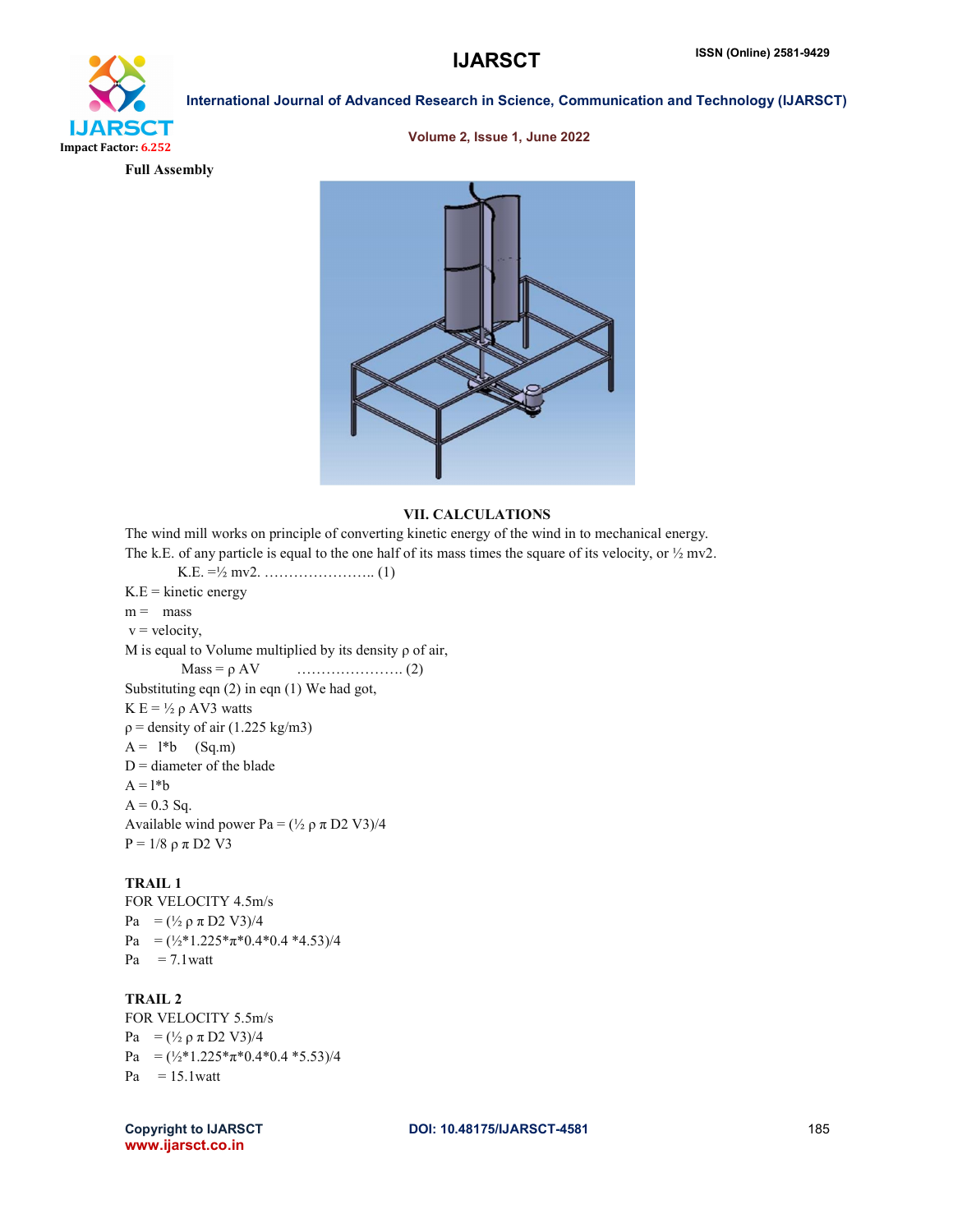

Volume 2, Issue 1, June 2022

# TRAIL 3

FOR VELOCITY 7.5m/s Pa =  $(\frac{1}{2} \rho \pi D2 V3)/4$ Pa =  $(\frac{1}{2} * 1.225 * \pi * 0.4 * 0.4 * 7.53)/4$  $Pa = 33$  watt

# TRAIL 4

FOR VELOCITY 10m/s

Pa =  $(\frac{1}{2} \rho \pi D2 V3)/4$ 

Pa =  $(\frac{1}{2} * 1.225 * \pi * 0.4 * 0.4 * 103)/4$ 

 $Pa = 77$ watt

| унн. темпим амр кемен |                   |                       |         |  |
|-----------------------|-------------------|-----------------------|---------|--|
| Sr no.                | Wind Speed in m/s | <b>Speed of Shaft</b> | Voltage |  |
|                       | $2$ to $3$        | 109 to 121            | 3.9     |  |
| $\overline{2}$        | $3$ to $4$        | 189 to 201            | 4.8     |  |
| $\mathbf{3}$          | 4 to 5            | 271 to 320            | 6.2     |  |
|                       | 5 to 6            | 382 to 353            | 8.8     |  |
| 5                     | 6 to 7            | 390 to 396            | 9.2     |  |
| 6                     | 7 to 8            | 400 to 409            | 12      |  |

# VIII. TESTING AND RESULT

### IX. CONCLUSION

The VAWT is designed and fabricated in such a way that the it can able to capture wind from all the direction, power developed from the project is 28W for a speed of 6.1m/s, the efficiency of VAWT can be increase by changing the size and shape of the blade, the theoretical and experimental result is varying because in theoretical calculation we consider the wind is hitting all the eight turbine blades, practically it is not. Our work and the results obtained are very encouraged that vertical axis wind energy conversion are plausible and potentially very contribute to the production of the clean renewable electricity from the wind even under low ideal sitting conditions. With the idea on highway, it will power up street lights. In most cities, highways are a faster route for daily commute and in need of constant light makes this a very efficient way to produce natural energy.

### X. FUTURE SCOPE

India is the home of 1.25 billon people i.e. 17.5% of the total world population, which makes it second most populous country in world. India has the second fastest growing economy of the world. India's substantial and sustained economic growth over the years is placing enormous demand on its energy resources.

The VAWT technology is sliding into the use in small generating installations, especially in urban environments that currently have winds that are not exploited. There are studies about the omnidirectional-guide-vane which make power, speed and torque increase markedly in these sorts of environments.

Employing Wind VAWT in power generation system can be the solution at many locations since the cost of this system is considered to be lower than the use of both individual technologies.

In the design field of turbine geometry, it seems to the helical arrangement of the blades, as has been verified by simulation using numerical methods, the helical increases the power coefficient in comparison with the straight arrangement of the blades increasing from 33% to 42% under the same operating conditions.

Due to the high cost and risk involved in the physical realization of a model to be submitted to the testing necessary to meet the various operating parameters as well as how changes in the environment and morphology evidence bearing on this, numerous studies have been devoted, through computer programs and various calculation methodologies, to try to improve the performance and efficiency of VAWT, and this will continue until noticeable results are achieved and someone bets by the use of technology.

www.ijarsct.co.in